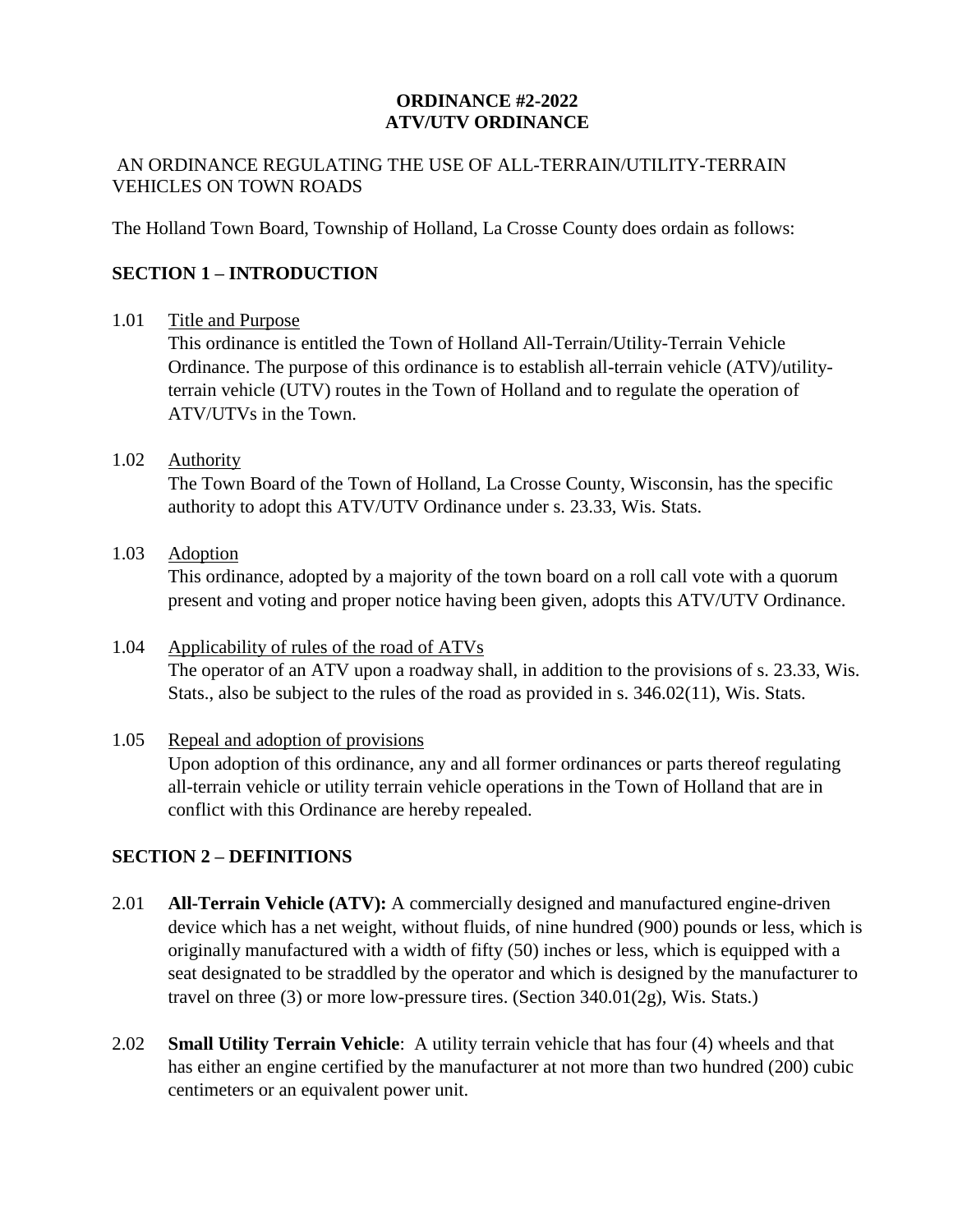- 2.03 **Town:** The Town of Holland, the Town Board or any other Town of Holland official(s) authorized by the Town Board to act on behalf of the Town of Holland
- 2.04 **Utility Terrain Vehicle (UTV):** A commercially designed and manufactured engine-driven device that does not meet federal motor vehicle safety standards in effect on July 1, 2012, that is not a golf cart, low-speed vehicle, dune buggy, mini-truck or tracked vehicle, that is designed to be used primarily off of a highway, and that has, and was originally manufactured with, all of the following:
	- 1. A net weight, without fluids, of less than two thousand (2,000) pounds
	- 2. Four (4) or more low-pressure tires
	- 3. A cargo box installed by the manufacturer
	- 4. A steering wheel
	- 5. A tail light
	- 6. A brake light
	- 7. Two (2) headlights
	- 8. A width of not more than sixty-five (65) inches
	- 9. Seats for at least two (2) occupants, with all seating designed not to be straddled
	- 10. A system of seat belts, or a similar system, for restraining each occupant of the device in the event of an accident
	- 11. A system of structural members designed to reduce the likelihood that an occupant would be crushed as the result of a rollover of the device

# **SECTION 3 – DESIGNATION OF ATV/UTV ROUTES**

## 3.01 Operation of All-Terrain and Utility Terrain Vehicles

- A. Pursuant to Sec. 23.33(4)(d), Wis. Stats., except as otherwise provided in Sec. 23.33(4), Wis. Stats., no person may operate an all-terrain or utility terrain vehicle on the road way portion of any highway, street, public right-of-way, park, cemetery or any other public property in the Town except on roadways, right-of-ways and trails which are designated as ATV or UTV routes by this Section. Unless authorized by the Town Board, no ATV/UTV shall be operated on any walking, bicycle or other special use trail or path.
- B. No person shall operate an ATV or UTV upon private property without the owner's express permission except upon routes and trails designated by the Town Board as ATV or UTV routes/trails.
- C. Municipal or other governmental ATV or UTV used for governmental purposes are authorized to operate on streets and rights-of-way.
- D. As a part of a designated route system, the Town Board may designate limited access for the sole purpose of access to main designated routes and places of lodging.
- E. It shall be the responsibility of ATV and UTV operators to know whether they are operating on public or private property.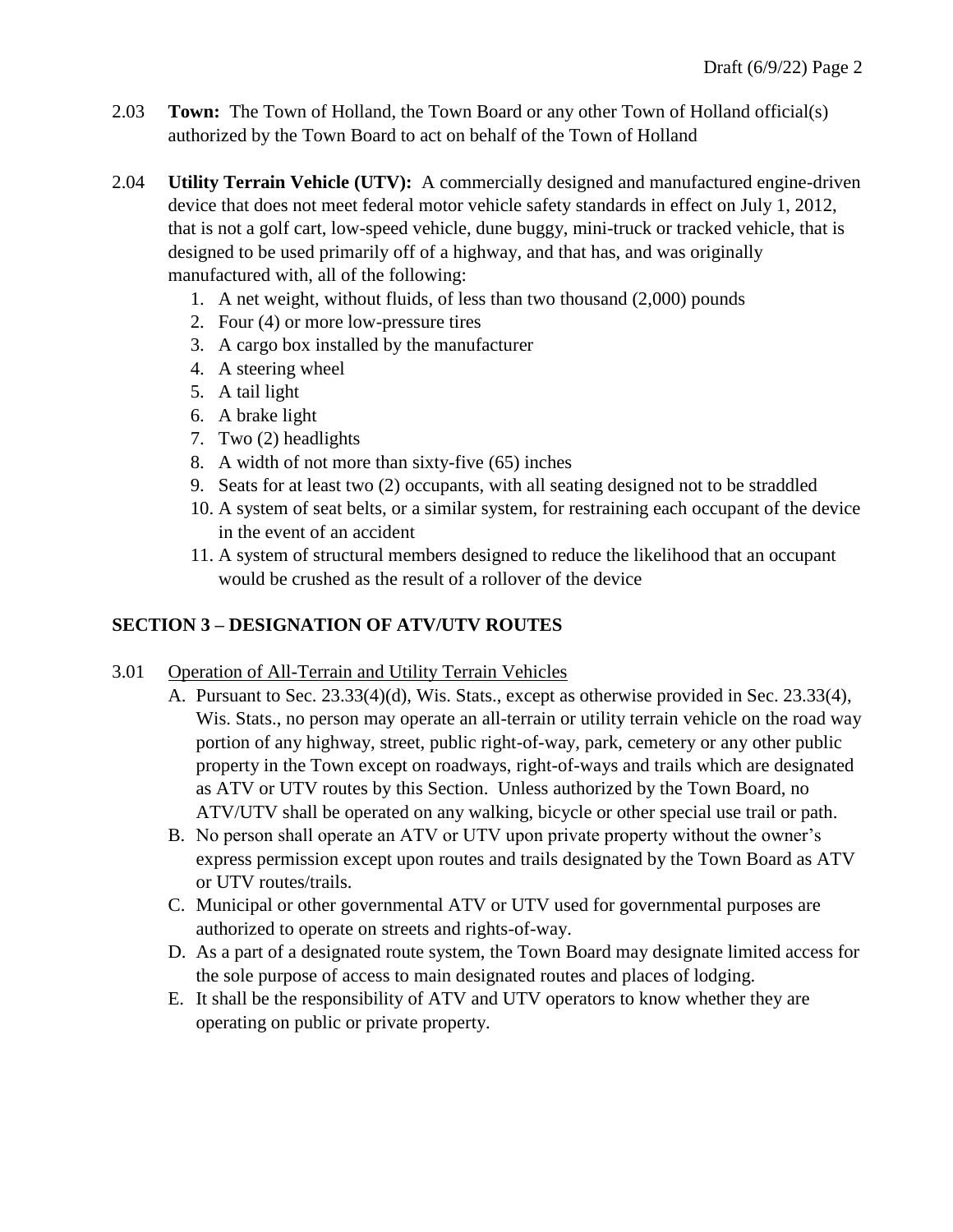## 3.02 Routes

- A. All public roadways in the Town of Holland, pursuant to Sect. 23.33(8)(b)(2), Wis. Stats., are designated as ATV/UTV routes.
- B. The aforementioned routes shall not include any private roads or driveways nor any private property in the Town.
- C. The Town retains the right to close any Town street to ATV/UTV operation for special events, street construction or repair or for any other reason, without advance notice.
- D. The Town neither accepts nor assumes liability for the operation of ATV/UTVs on any Town streets under the provision of this section.

## 3.03 Designated Routes Signage/Markers

- A. **Erection of Route Markers/Signage**. The Town shall be responsible for procuring, erecting and maintaining appropriate route, trail and/or speed limit signs and markers consistent with this Section and as required by the Wisconsin Statutes, Wisconsin Administrative Code and Wisconsin Department of Transportation and Wisconsin Department of Natural Resources standards.
- B. **Trail Status/Closure**. The Town Chair shall have the authority to declare ATV and/or UTV routes and trails opened or closed. Such openings and closings information shall be posted as authorized by the Town.
- C. **Signs and Markers to be Obeyed**. No person shall fail to obey any route or trail sign, marker or speed limit or other control device erected in accordance with this Section or traffic sign or signal under the authority of the Wisconsin Statutes.
- D. **Rules of the Road**. Except as otherwise provided in Section 23.33, Wis. Stats., and herein, ATVs and UTVs shall follow the State of Wisconsin rules of the road that are applicable to automobiles.
- E. **Yield to Traffic and Pedestrians**. ATVs and UTVs shall yield to all vehicular traffic and pedestrian movement.

## 3.04 Conditions

As a condition for the use of these routes, the following conditions shall apply to all operators and passengers:

- A. All ATV/UTV operators shall ride single file.
- B. All ATV/UTVs shall operate only on the extreme right side of the paved portion of the roadway. Operation of an ATV/UTV on the shoulder, ditch or right-of-way is prohibited and illegal.
- C. Headlights and taillights must be turned on at all times.
- D. All persons under the age of 18 operating or riding an ATV/UTV must wear a helmet.
- E. All farm implement use must follow State Statute if they are on a road that is not a designated ATV/UTV route.
- F. Routes must be signed in accordance with NR 64.12 and R 64.12(70(c).